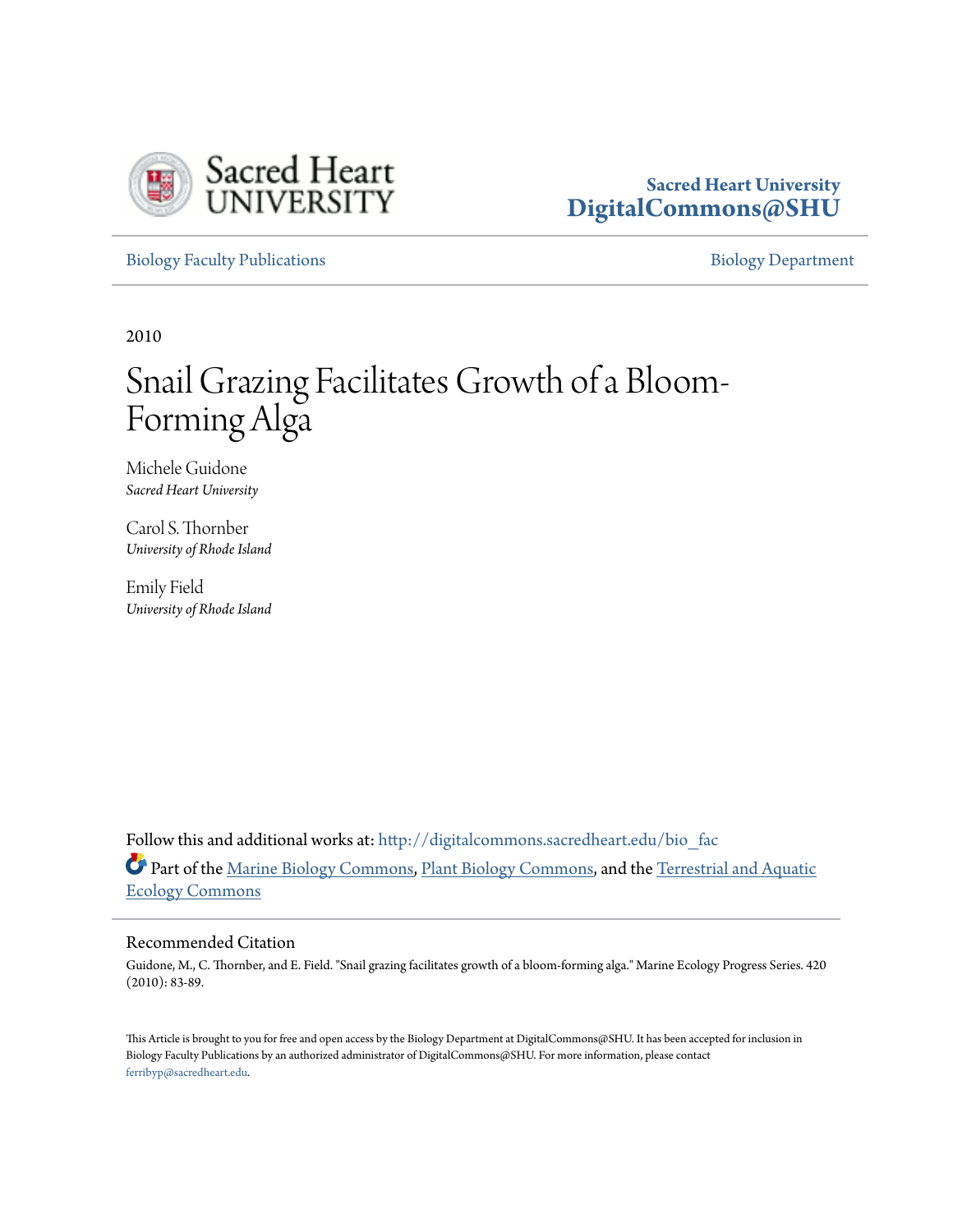**Vol. 420: 83-89, 2010** doi: 10.3354/meps08894

## **Snail grazing facilitates growth of a bloom-forming alga**

Michele Guidone<sup>1,\*</sup>, Carol S. Thornber<sup>1</sup>, Emily Field<sup>1,2</sup>

**'Department of Biological Sciences, University of Rhode Island, Kingston, Rhode Island 02881, USA ^Department of Biological Science, Florida State University, Tallahassee, Florida 32306, USA**

ABSTRACT: Herbivory often has a negative effect on plants. However, there is a growing number of examples, primarily in terrestrial ecosystems, where herbivory causes an increase in plant size, growth rate, and/or reproductive output. In marine ecosystems, the positive effects of herbivores on macroalgae are not as well studied, although limited evidence exists for herbivore-induced increases in macroalgal growth rates via 2 mechanisms; nutrient addition via grazer defecation, and epiphyte removal. In this study, we examined the effects of grazing by the mud snail *Ilyanassa obsoleta* on *Ulva lactuca,* the dominant bloom-forming macroalga in many New England estuaries. We found that the presence of *I. obsoleta* had a significant positive, rather than negative, effect on *U. lactuca*. Through caging experiments, we established that this positive effect was not due to fecal nutrient inputs from the snail. Similarly, snail contact in the absence of grazing did not affect *U. lactuca* growth rates. In contrast, grazing by *I. obsoleta* significantly reduced the microalgal cover on heavily fouled *U. lactuca* blades, indicating that snail herbivory of microalgal films likely facilitates *U. lactuca* growth. Our study demonstrates the surprising, positive effect that an abundant herbivore can have on the growth of a macroalgal bloom species.

KEY WORDS: Facilitation · Compensation · Herbivory · Algal bloom · *Ulva lactuca · Ilyanassa obsoleta*

*Resale or republication not permitted without written consent of the publisher*

#### INTRODUCTION

The negative effects of herbivores on primary producers are well known. However, research in terrestrial, aquatic, and marine systems is increasingly revealing instances where herbivory can positively influence plants and algae via a variety of mechanisms. Overcompensation, a phenomenon where plants experiencing light to moderate herbivory have a higher growth rate and/or reproductive output than related, undamaged plants (Agrawal 2000), has been observed in a wide range of plant-herbivore interactions, including multiple species of grasses and ungulates (McNaughton 1979, Lennartsson et al. 1997), scarlet gilia and ungulates (Gronemeyer et al. 1997, Paige 1999), pondweed and swans (Nolet 2004), and turtlegrass and sea urchins (Valentine et al. 1997). Herbivory can also positively impact plants through indirect pathways, such as fertilization via herbivore

nitrogenous wastes (McNaughton 1983,1997, Bazely & Jefferies 1985) or the preferential grazing of neighboring or epiphytic competitors (Dudley 1992, Littler et al. 1995, Stachowicz & Hay 1996, Jernakoff & Nielson 1997, Kamermans et al. 2002, Hughes et al. 2004).

One trophic relationship that has recently attracted attention is the effect of herbivores on bloom-forming macroalgae in coastal ecosystems throughout the world. Macroalgal blooms result from a variety of environmental cues, including anthropogenic nitrogen inputs (Nixon 1995, Fletcher 1996), and pose serious threats to coastal ecosystems and economies. The large floating mats of algae that form during bloom events can decrease coastal biodiversity by outcompeting perennial algal species and seagrasses for light, space, or nutrients (Vahela et al. 1997, Hauxwell et al. 1998, 2001, Worm & Lotze 2006). Decomposition of bloom macroalgae also contributes to the occurrence of hypoxic events (Valiela et al. 1997, RaffaeUi et al. 1998),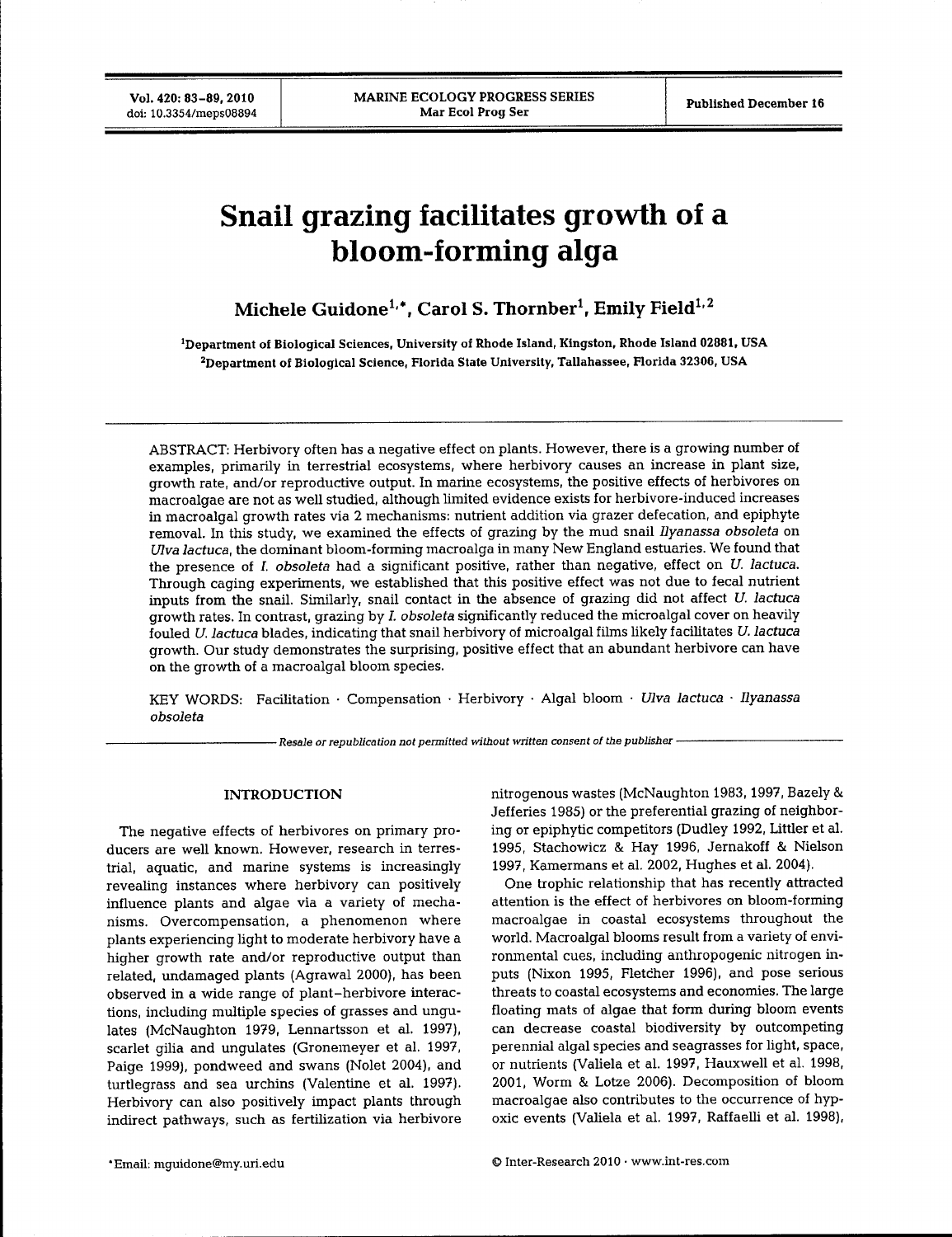which can result in mass fish kills (Deacutis & Oviatt 2004). Moreover, several bloom-forming macroalgal species produce toxic chemicals (Nelson et al. 2003), which may have negative ecological and/or economic consequences.

Determining the effects of herbivores on macroalgal blooms is an important step towards understanding bloom severity and persistence. Several studies have observed herbivores exerting significant top-down control on macroalgal bloom species (Geertz-Hansen et al. 1993, Korpinen et al. 2007), though this effect has been shown to decrease with increasing nutrients (Horne et al. 1994, Worm & Lotze 2006). In addition, grazer preferences can differentially influence which algal species are present in blooms, with less palatable species becoming dominant (Lotze & Worm 2000, Lotze et al. 2001, Nelson et al. 2008). Further complicating our understanding of herbivore-bloom relationships, herbivores can have a positive effect on bloom species by increasing the amount of nitrogen available (Fong et al. 1997) or consuming epiphytes (Kamermans et al. 2002).

In this study, we explored the relationship between herbivores and bloom-forming algae by examining the effect of the mud snail *Ilyanassa ohsoleta* on the growth of *Ulva lactuca. I. obsoleta* is a common inhabitant of sheltered intertidal and subtidal soft sediment communities in eastern North America (Crisp 1969, Curtis & Hurd 1981), where it can occur in densities of over 1400 m"^ (C. S. Thornber unpubl. data). *I. obsoleta* often co-occurs with *U. lactuca,* which can exceed densities of 1600 g wet mass  $m^{-2}$  during bloom events. While *I. obsoleta* is primarily a deposit feeder, it is also an opportunistic consumer of carrion and possesses a crystalline style for the digestion of plant materials (Curtis 1980). Macroalgae form a regular component of the mud snails' diet (Scheltema 1964, Curtis & Hurd 1981, Edwards & Welsh 1982) and mud snails have been found to decrease *U. lactuca* biomass in the laboratory (Giannotti & McGlathery 2001). However, our preliminary laboratory experiments conducted in 2006 showed no negative effect of mud snail grazing on *U. lactuca* growth (C. S. Thornber unpubl. data). Therefore, our study first addressed whether *I. obsoleta* grazing decreases *U. lactuca* biomass or facilitates increased growth. Through a series of feeding assays that paired various densities of mud snails with *U. lactuca,* we demonstrated that *I. obsoleta* positively influences *U. lactuca* growth rates. Next, we investigated the mechanism underlying this facilitation, by examining *U. lactuca* performance when exposed to *I. obsoleta* nitrogenous excretions, physical contact (implying a reaction to /. *obsoleta* chemical cues as observed in a terrestrial plant-herbivore interaction; Dyer et al. 1995), and grazing of microalgal films. We discuss our results in the context of herbivore effects on macroalgal blooms and the potential implications this has for bloom severity and persistence.

#### MATERIALS AND METHODS

Study species and locale. Narragansett Bay, Rhode Island, USA, is a well-mixed estuarine system of  $\sim$ 370 km<sup>2</sup>. During the summer in the shallow<sub>y</sub> protected areas of Narragansett Bay, macroalgal blooms composed of *Ulva lactuca* and tubular *Ulva* species (Chlorophyta) are a regular occurrence (Granger et al. 2000, C. S. Thornber unpubl. data). *U. lactuca* blades are distromatic, typically growing attached to hard substrates, but blades can detach and continue growing in the water column. Currently, *U. lactuca* is the only recorded species of blade-forming *Ulva* in Rhode Island waters. However, *Ulva* species are notoriously difficult to identify based on morphology alone and the genus is under taxonomic revision in this area.

*Ilyanassa obsoleta* is the most abundant invertebrate epibenthic species found in intertidal and shallow subtidal estuarine habitats of Narragansett Bay (M. Guidone & C. S. Thornber unpubl. data). During bloom events, floating and washed up *U. lactuca* are found covered with these mud snails, which appear to be grazing across the blades (M. Guidone pers. obs.).

We conducted all feeding experiments at the University of Rhode Island's Bay Campus (Narragansett, RI, USA) in outdoor flow-through seawater tables during the summers of 2006, 2007, and 2008. The tables were supplied with filtered, ambient temperature seawater from Narragansett Bay. Replicates were held within the seawater tables in 2.5 1 semitransparent plastic buckets (we used 5 1 buckets for nitrogen input experiments only); several meshcovered holes in the sides of each bucket allowed for sufficient seawater flow. Buckets were covered with clear Plexiglas to prevent the input of outside nutrient sources and rainwater.

Feeding assays. Unless otherwise noted, we used juvenile *Ilyanassa obsoleta* (10 to 14 mm in length) in all experiments, since they have a lower incidence of parasitic infection that can affect feeding rates (Curtis & Hurd 1983). In addition, all pieces of *Ulva lactuca* were between 0.65 and 1.25 g wet mass.

Our initial feeding assay was conducted using 4 *Ilyanassa obsoleta* in each of 20 experimental buckets. An equal number of non-herbivore controls were run concurrently; to maintain consistency, control algae were taken from the same thalli as their experimental counterparts in a paired design. We measured wet algal biomass at the beginning and the conclusion of the experiment. We spun each algal piece in a salad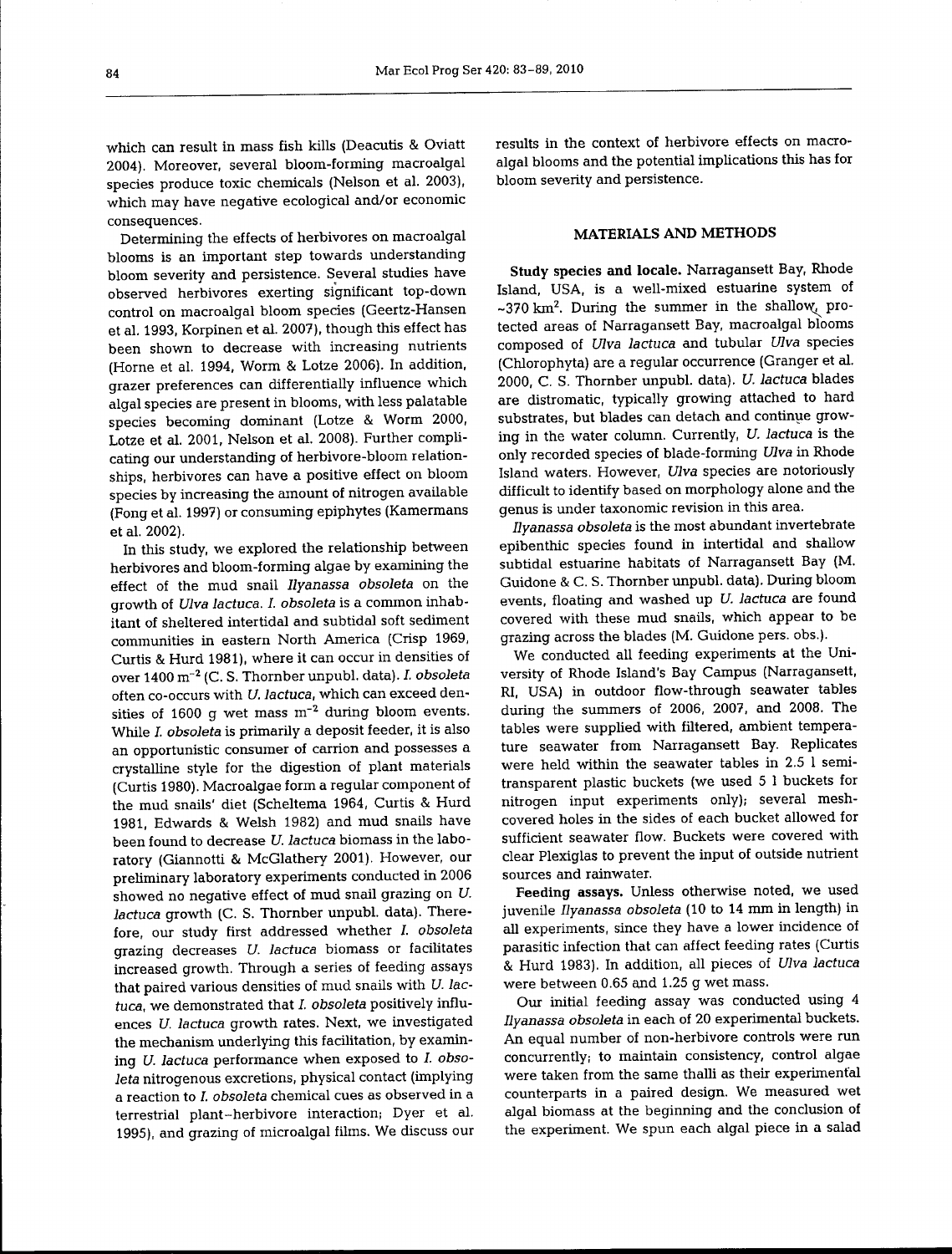spinner 20 times to remove excess water prior to measuring its wet mass. Experiments ran for 2 wk, as algal tissue begins to degrade after ~2.5 wk. Replicates (with matched controls) were removed from the experiment prior to its conclusion in the rare case that more than one-third of the initial algal wet mass was lost. In the few instances where replicates were removed before Day 5 of the experiment, they were excluded from the final data analysis, as these blades were assumed to be in a state of decline prior to the start of the experiment. We repeated this experiment in 2007 with identical methods. To determine if higher densities or different size classes of *I. obsoleta* have a different effect on *U. lactuca* biomass, we conducted 4 additional experiments using the following numbers and sizes of *I. obsoleta:* 6 juveniles 10-14 mm in length, 12 juveniles 10- 14 mm, 5 adults > 14 mm, and 12 recruits < 10 mm. Each combination had 10 replicates with an equal number of non-herbivore controls; all other methods were the same as those used in the initial non-choice assay. Following the conclusion of these experiments, 29 of the snails (25 juveniles and 4 adults) were haphazardly chosen for gut content analysis. These snails were placed in. ethanol and transferred to the laboratory, where we extracted their gut contents and determined their composition using light microscopy.

In addition, due to our field observations that *Ilyanassa obsoleta* is present on washed up algae during low tide, we also assessed whether *I. obsoleta* would consume *Ulva lactuca* under low tide conditions. Low tide was simulated every other day for 4 h by lowering the water level in the tanks from 10 to 1 cm. We used 3 *I. obsoleta* in each of 10 replicates, with an equal number of controls; initial and final wet mass for each replicate was measured as previously described. Additionally, we measured the initial and final organic content, calculated as percent ash-free dry mass, of the *U. lac*tuca by combusting a portion of each replicate thallus (with a known dry mass) in a muffle furnace for 2 h at 500°C and weighing the resulting mass (Thornber et al. 2006).

As all experiments resulted in increased growth of *Ulva lactuca* in the presence of *Ilyanassa obsoleta* (see 'Results'), we conducted 3 additional manipulative experiments to determine the likely cause(s) of this growth. (1) We tested whether nutrient input via *I. obsoleta* defecation could be the cause of the increased growth in the presence of *I. obsoleta.* We used the same methods described for our initial feeding assays, except that we used 5 1 buckets and prevented snail grazing by sequestering the 3 *I. obsoleta* within a small plastic cage with mesh holes in the side, allowing water and nutrient exchange to occur while preventing direct contact between the snails and algae. Caged snails were not provided with an additional food source. However, feces were present throughout the experiment, indicating that microalgal fouling inside the cages was a sufficient food source. We measured the initial and final wet mass and organic content of each algal piece as described above, as well as the initial and final percentage of nitrogen of algal tissues using a continuous flow, isotope mass spectrometer located at the US ERA Atlantic Ecology Division in Narragansett, Rhode Island.

(2) We tested whether *Ilyanassa obsoleta* contact with the *Ulva lactuca* was responsible for facilitating *U. lactuca* growth, which would indicate a potential influence from *I. obsoleta* saliva or other chemical cues. In this experiment, *U. lactuca* in the herbivore treatment were exposed to snails without grazing by dragging a deshelled *I. obsoleta* body across the length of each blade 20 consecutive times every other day. To ensure that this contact was not damaging the blades or having an effect by removing epiphytic microalgae, we included a contact control treatment where a finger was dragged across each blade 20 consecutive times, replicating the contact from the herbivore treatment. An equal number of unmanipulated controls were run concurrently. Each of the 3 treatments had 15 replicates; initial and final wet mass and organic content were measured as described above.

(3) We conducted 2 experiments to determine if *Ilyanassa obsoleta* were primarily grazing the microalgal films on the *Ulva lactuca* blades, rather than grazing the blades themselves. For the first experiment, forty 100 cm<sup>2</sup> pieces of fiberglass window screening  $(1 \text{ mm}^2 \text{ mesh})$  were weighed and placed in seawater tables for 2 wk, to ensure sufficient fouling with microalgae (primarily benthic diatoms). Window screens were then removed from the seawater tables, blotted dry, and weighed to determine the microalgal mass. We then placed 1 screen and 3 *I. obsoleta* into each of 20 replicate buckets, with an equal number of non-herbivore controls. After 2 wk, aU screens were removed and again blotted dry and weighed. For the second experiment, to determine if *I. obsoleta* graze microalgae off of *U. lactuca,* we first placed *U. lactuca* in a flow-through seawater tank prior to the start of the experiment to ensure sufficient fouling (transporting blades from the field to the laboratory typically results in the accidental removal of benthic diatoms). We placed a fouled *U. lactuca* thallus with 3 *I. obsoleta* in each of 10 replicate buckets, with an equal number of non-herbivore controls. We calculated the average microalgal wet mass at the start of the experiment by taking 5 additional 10 cm^ pieces of *U. lactuca* and rinsing them in distilled water to remove the microalgae; microalgal mass was measured by filtering this water through a Whatman 2 filter (8 µm particle retention) with a known mass. After 2 wk, all *U. lactuca*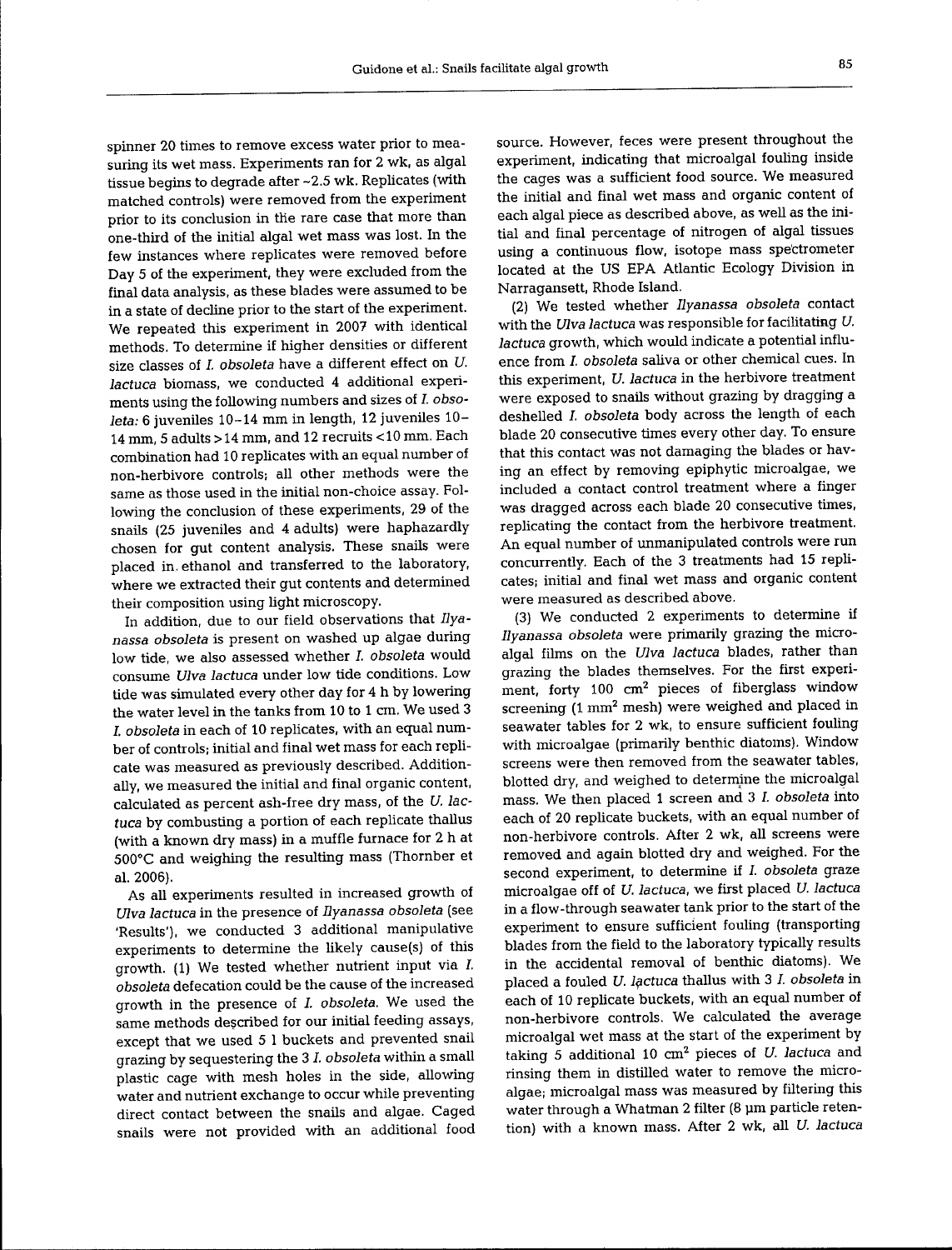pieces were removed and the final microalgal wet mass was calculated by rinsing a **10** cm^ piece of each *U. lactuca* thallus and filtering through a Whatman 2 filter.

We analyzed the results of all paired designed feeding assays using paired t-tests or the Wilcoxon pairedsample tests, where appropriate. The experiment for snail contact was analyzed using one-way ANOVA. Organic content and % nitrogen were analyzed using repeated measures ANOVAs. When we performed multiple tests, we adjusted p-values using the multistage procedure (Rice 1990). AU statistical analyses were conducted with JMP v.7.0.2 (SAS Institute).

#### RESULTS

In our Expts 1 and 2 using 4 juvenile *Ilyanassa obsoleta,* algae in the herbivore treatments grew twice as much as algae in the control treatments (Fig. 1; Expt 1,  $t_{15} = 5.564$ ,  $p < 0.0001$ ; Expt 2 not shown). We obtained similar results when we manipulated snail density and size (Fig. 1; 6 juveniles  $10-14$  mm in length,  $t_9 = 4.157$ ,  $p = 0.0025$ ; 12 juveniles 10-14 mm,  $t_9 = 6.115$ ,  $p =$ 0.0002; 5 adults >14 mm, *tg =* 3.395, p = 0.0079; 12 recruits <10 mm,  $t<sub>9</sub> = 2.641$ ,  $p = 0.0269$ ). Of the 29 mud snails that had their gut contents examined, only 4 contained *U. lactuca* tissue, while 20 of the mud snail guts contained diatoms.

When we simulated low tide, *Ulva lactuca* again grew significantly more in the herbivore treatment than in the control (Fig. 1;  $t_{19} = 3.381$ ,  $p = 0.003$ ). The mean initial organic content of the *U. lactuca* tissue



Fig. 1. *Ulva lactuca.* Changes of algal wet mass (means ± 1 SE) in 6 feeding assays and various densities and size classes of *Ilyanassa obsoleta* (juveniles = 10-14 mm in length, adults  $>14$  mm, recruits <10 mm). All experiments ran for 2 wk. •Significant (p < 0.05) difference between treatments



Fig. 2. *Ulva lactuca.* Experiments examining the potential cause(s) of facilitated growth. (A) Changes in macroalgal mass (means  $\pm$  1 SE) in the presence or absence of caged *Ilyanassa obsoleta* and after contact with deshelled *I. obsoleta* bodies or controls. (B) Changes in microalgal wet mass (means ± 1 SE) in experiments examining *I obsoleta* consumption of microalgae grown on window screen and *U. lac*tuca. 'Significant ( $p < 0.05$ ) difference between treatments

was 73.34%; it did not change significantly over the course of the experiment  $(F_{1, 38} = 0.00002, p = 0.98)$ .

Increased growth rates of experimental thalli disappeared when we caged the snails within our buckets; we found no significant difference in *Ulva lactuca* growth between treatments with and without caged snails (Fig. 2A;  $W = 6.50$ ,  $p = 0.79$ ). While organic content of *U. lactuca* increased significantly from the start to the end of the experiment  $(F_{1, 32} = 4.89, p <$ 0.0001; Table 1), there was no significant difference in the increase in organic content between treatments  $(F_1, 32 = 1.13, p = 0.29)$ . Nitrogen content decreased significantly from the start to the end of the experiment  $(F_{1, 32} = 1.44, p < 0.0001$ ; Table 1); there was no significant difference in the decrease in % nitrogen between treatments  $(F_{1, 32} = 0.45, p = 0.5)$ , indicating the algae did not respond to nutrients released by snail feces.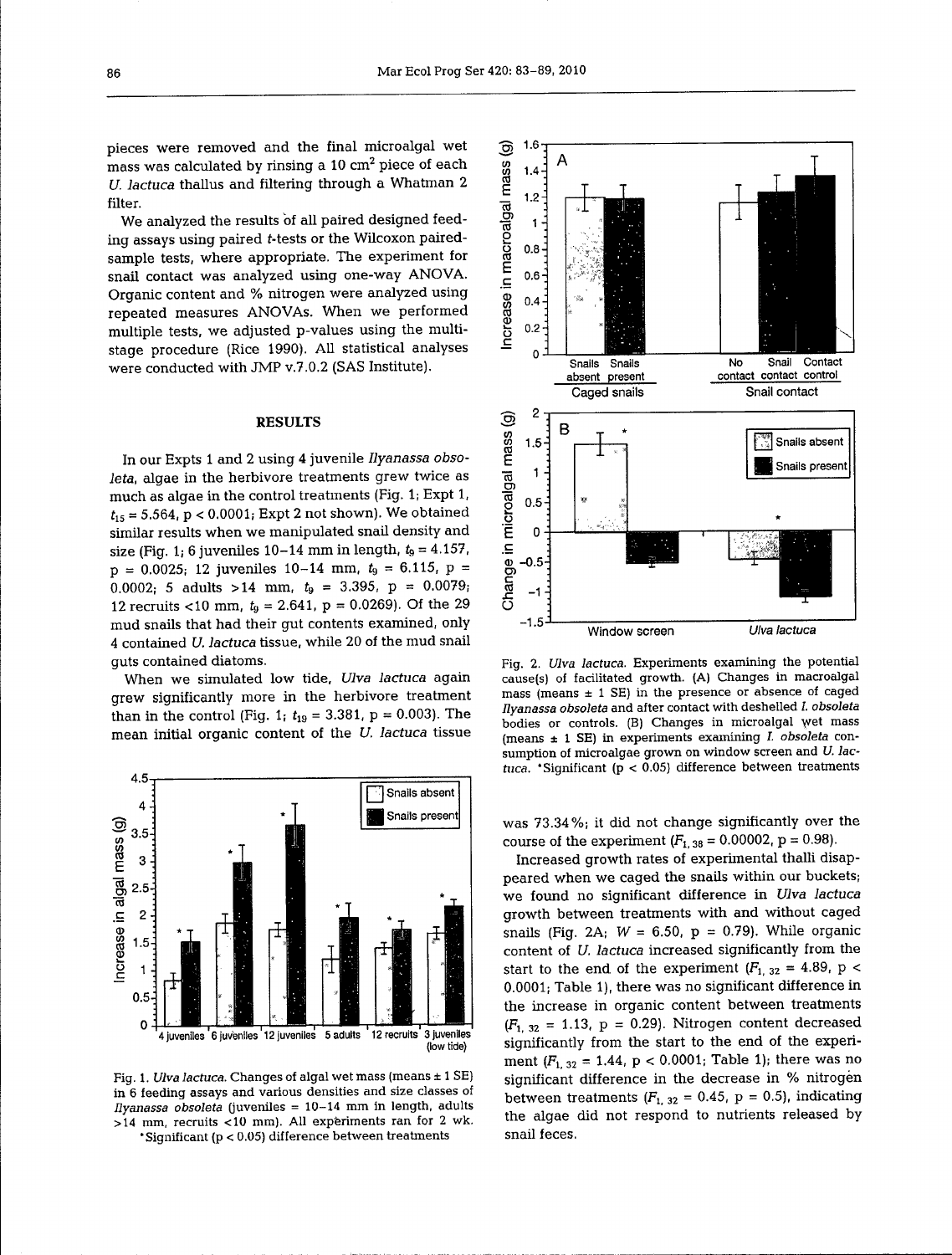| Snails  | Organic content $(\%)$ —<br>Final<br>Initial |                  |                  | Nitrogen (%)<br>Final<br>Initial<br>Δ |                  |                   |
|---------|----------------------------------------------|------------------|------------------|---------------------------------------|------------------|-------------------|
| Absent  | $61.79 \pm 1.30$                             | $73.65 \pm 0.63$ | $11.87 \pm 1.94$ | $1.59 \pm 0.083$                      | $1.16 \pm 0.032$ | $-0.41 \pm 0.091$ |
| Present | $61.79 \pm 1.30$                             | $71.09 \pm 0.76$ | $9.30 \pm 1.22$  | $1.59 \pm 0.083$                      | $1.07 \pm 0.020$ | $-0.49 \pm 0.096$ |

Table 1. *Ulva lactuca.* Percent organic content and percent nitrogen for the experiment examining nitrogen inputs by caged *Ilyanassa obsoleta.* Values are means ± 1 SE

We also found no significant difference in *Ulva lactuca* growth among treatments in the mud snail contact experiment (Fig. 2A;  $F_{2,42} = 0.68$ , p = 0.51), indicating that snail contact alone does not trigger increased algal tissue growth. Organic content in this experiment decreased significantly from the start to the end of the experiment by  $\sim 8\%$  ( $F_{1,42} = 2.06$ , p < 0.0001); this decrease did not differ significantly among the treatments  $(F_{2,42} = 2.54, p = 0.09)$ .

By contrast, we found a 2-fold *decrease* in microalgal biomass in the presence of herbivores compared to non-herbivore controls. This was true for substrates of window screening (Fig. 2B;  $t_{19} = 8.73$ , p < 0.0001) as well as *Ulva lactuca* blades (Fig. 2B;  $t_9 = -5.54$ ,  $p =$ 0.0004). The reduction of microalgal wet mass on *U. lactuca* in both treatments is likely the result of spinning the algae to remove excess water prior to obtaining the final *U. lactuca* wet mass, as diatom removal occurred following this step. Flowever, microalgal wet mass had a significantly greater decrease in the treatment with herbivores.

#### DISCUSSION

Increased plant growth resulting from light to moderate herbivory is a common phenomenon in terrestrial plants and occurs due to a wide yariety of mechanisms including overcompensation in response to grazer damage, nutrient additions via grazer defecation, and the removal of neighboring competitors (McNaughton 1983, Agrawal 2000). Herbivores can also positively affect macroalgal growth through the addition of nutrients (Fong et al. 1997) and, in a situation similar to the removal of neighboring competitors, grazers can preferentially remove epiphytes that grow on algal blades (Dudley 1992, Littler et al. 1995, Kamermans et al. 2002, Jormalainen et al. 2003, Raberg & Kautsky 2008). In our study, *Ulva lactuca* growth was greatest when snails grazed directly on the blades; this was true for experiments that simulated subtidal and low tide conditions. We found no evidence for increased *U. lactuca* growth from snail contact alone. The facihtation we observed was neither due to the mud snails' nitrogenous wastes, since growth rate differences disappeared when mud snails were present but restricted from grazing on the blades. In addition, analyses showed no differences in tissue content between algae in the herbivore and control treatments, indicating that the algae were not storing the nitrogen for future growth. An alternative explanation for these results is that the rate of snail defecation was insufficient to raise nitrogen levels in the caged treatments. However, even though snail diets were not supplemented with additional food, we believe this is an unlikely possibility given that snail feces were present each time the buckets were removed from the seawater tanks to measure algal wet mass, which occurred every 3 to 4 d.

The observed algal growth is most likely caused by the removal of the microalgal films that are typically found growing on the *Ulva lactuca* blades. Our results clearly show that *Ilyanassa obsoleta* prefer to graze these microalgae rather than consume the *U. lactuca* blades directly; in both experiments where microalgal biomass was measured, it was significantly lower when the snails were present. Given that mud snails are primarily deposit feeders and have been observed to graze across *U. lactuca* blades in the field, their consumption of the fouling microalgae is not entirely surprising. What is unexpected is that, despite being capable of consuming *U. lactuca* tissue (Scheltema 1964, Curtis & Hurd 1981, Giannotti & McGlathery 2001, present study), *I. obsoleta* preferentially consume the microalgae on the *U. lactuca* blades to the extent that they have a positive effect on *U. lactuca* growth. Similarly, Kamermans et al. (2002) observed an increase in *U. lactuca* growth in the presence of amphipods that consumed diatom films. Increased growth of *U. expansa* was also observed in the presence of horn snail grazing by Fong et al. (1997), who attributed this to horn snail movement within the sediment layer releasing nitrogen to the water column. However, the researchers also observed that the snails were not consuming the *U. expansa,* but were grazing over the surface of the blade and the tank, assumingly consuming the microalgal and bacterial films growing on these surfaces. Positive grazer effects due to epiphyte removal have also been found for the freshwater green alga *Cladophora glomerata* (Dudley 1992), the brown alga *Fucus vesiculosus* (Jormalainen et al. 2003,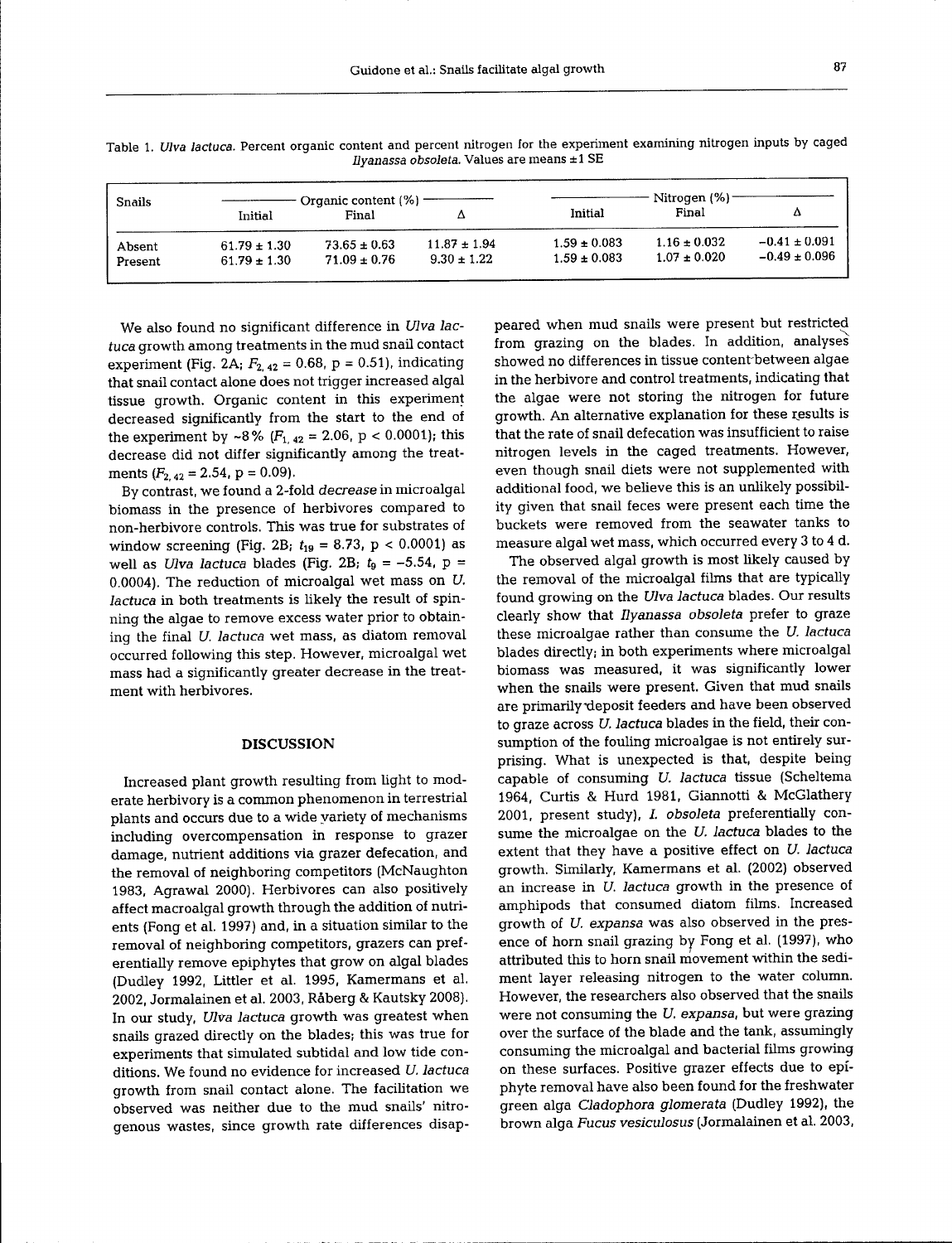Raberg & Kautsky 2008), the red coralline algae *Porolithon pachydermum* (Littler et al. 1995) and *Neogoniolithon strictum* (Stachowiez & Hay 1996), and a variety of seagrass species (Hughes et al. 2004, Heck & Valentine 2006).

In our experiments, while gut contents indicated that *Ilyanassa obsoleta* occasionally consume *Ulva lactuca,* the presence of *I. obsoleta* still significantly increased *U. lactuca* growth. In contrast, Giannotti & McGlathery (2001) observed that *I. obsoleta* consumed significant amounts of *U. lactuca* biomass.-Differences in experimental design may explain this discrepancy, as Giannotti & McGlathery (2001) placed sediment in the bottom of their replicates. We did not use sediment in our replicate buckets so that we could mimic the interaction of *I. obsoleta* grazing on floating and washed up algal mats, where the snails do not have direct access to the sediment surface (however, grazing experiments using these species with sediment present have yielded similar findings to ours; A. Tyler pers. comm.). The difference in our findings may also reflect population or species-level differences between Rhode Island and Virginia mud snails and/or *Ulva.* Regardless of the source of this discrepancy, since our results are consistent across 3 summers, different mud snail densities, and treatments simulating subtidal and intertidal conditions, we conclude our results demonstrate a real, positive effect of *I. obsoleta* grazing on *U. lactuca* blade growth.

Bottom-up forces have long been linked to macroalgal blooms (Nixon 1995, Fletcher 1996, Vahela et al. 1997). Our results suggest that the top-down effects of herbivores may also contribute to the excessive growth observed during macroalgal bloom events. While topdown effects are not traditionally thought of as having large positive effects in eutrophic areas, similar positive top-down effects have been observed in seagrass systems. Several seagrass studies that have simultaneously manipulated nutrient levels and mesograzer abundance have found that mesograzers can control epiphyte fouling, even at high nutrient levels (Neckles et al. 1993, Williams & Ruckelshaus 1993, Heck et al. tem, highlighting the complexities of plant-epiphytegrazer relationships that likely occur in other ecosystems, including algal bloom communities. Studies that have examined the effects of more than one mesograzer species on seagrass fouling have found that the impact of each individual species is not always the same as the impact of the species combined (Jernakoff & Nielson 1997, Duffy et al. 2001, Duffy & Harvilicz )► Geertz-Hansen O, Sand-Jensen K, Hansen DF, Christiansen 2001). The outcomes of these interactions become even more complex as higher trophic levels are added (Heck et al. 2006). We conclude that the positive impact of *Ilyanassa obsoleta* grazing on *Ulva lactuca* growth, coupled with the high densities of mud snails

at sites where blooms occur, may act to exacerbate bloom severity and persistence. However, field studies are needed to determine the exact effects of *I. obsoleta* grazing within bloom communities.

Acknowledgements. Funding for this study was provided by Bay Window (NOAA), RI DEM, RI Sea Grant, and the University of Rhode Island. We thank J. Burkhardt and A. Viveiros for their help in the laboratory, R. McKinney with US ERA Atlantic Ecology Division for use of a mass spectrometer, and E. Preisser, N. Rohr, P. Steinberg and 3 anonymous reviexers for reviewing previous versions of this manuscript.

#### LITERATURE CITED

- >. Agrawal AA (2000) Overcompensation of plants in response to herbivory and the by-product benefits of mutualism. Trends Plant Sci 5:309-313
- *^* Bazely DR, Jefferies RL (1985) Goose faeces; a source of nitrogen for plant growth in a grazed salt marsh. J Appl Ecol 22:693-703
- Crisp M (1969) Studies on the behavior of *Nassarius obsoleta* (Say) (Mollusca, Gastropoda). Biol Bull (Woods Hole) 136:355-373
- Curtis LA (1980) Daily cycling of the crystalline style in the omnivorous, deposit-feeding estuarine snail *Ilyanassa obsoleta.* Mar Biol 59:137-140
- ^ Curtis LA, Hurd LE (1981) Nutrient procurement strategy of a deposit-feeding estuarine neogastropod, *Ilyanassa obsoleta.* Estuar Coast Shelf Sci 13:277-285
- ^ Curtis LA, Hurd LE (1983) Age, sex, and parasites: spatial heterogeneity in a sandflat population of *Ilyanassa obsoleta.* Ecology 64:819-828
	- Deacutis C, Oviatt CA (2004) Eutrophication in Narragansett Bay. 41°N 3:10-11
- Dudley TL (1992) Beneficial effects of herbivores on stream macroalgae via epiphyte removal. Oikos 65:121-127
- > Duffy JE, Harvilicz AM (2001) Species-specific impacts of grazing amphipods in an eelgrass-bed community. Mar Ecol Prog Ser 223:201-211
- *^p^.* Duffy J, MacDonald KS, Rhode JM, Parker JD (2001) Grazer diversity, functional redundancy, and productivity in seagrass beds; an experimental test. Ecology 82:2417-2434
- Dyer MI, Moon AM, Brown MR, Crossley DA (1995) Grasshopper crop and midgut extract effects on plants: an example of reward feedback. Proc Natl Acad Sci USA 92:5475-5478
- 2000) . Seagrass habitats also serve as a model sys-Edwards SF, Welsh BL (1982) Trophic dynamics of a mudsnail *[Ilyanassa obsoleta* (Say)] population on an intertidal mud flat. Estuar Coast Shelf Sci 14:663-686
	- Fletcher RL (1996) The occurrence of green tides a review. In; Schramm W, Niehuis PK (eds) Marine benthic vegetation; recent changes and the effects of eutrophication. Springer, Berlin, p 7-43
	- Fong P, Desmond JS, Zedler JB (1997) The effect of a horn snail on *Ulva expanse* (Chlorophyta); consumer or facilitator of growth? J Phycol 33:353-359
	- A (1993) Growth and grazing control of abundance of the marine macroalga, *Ulva lactuca* L. in a eutrophic Danish estuary. Aquat Bot 46:101-109
	- Giannotti A, McGlathery K (2001) Consumption of *Ulva lactuca* (Chlorophyta) by the omnivorous mud snail *Ilyanassa osoleta* (Say). J Phycol 37:209-215